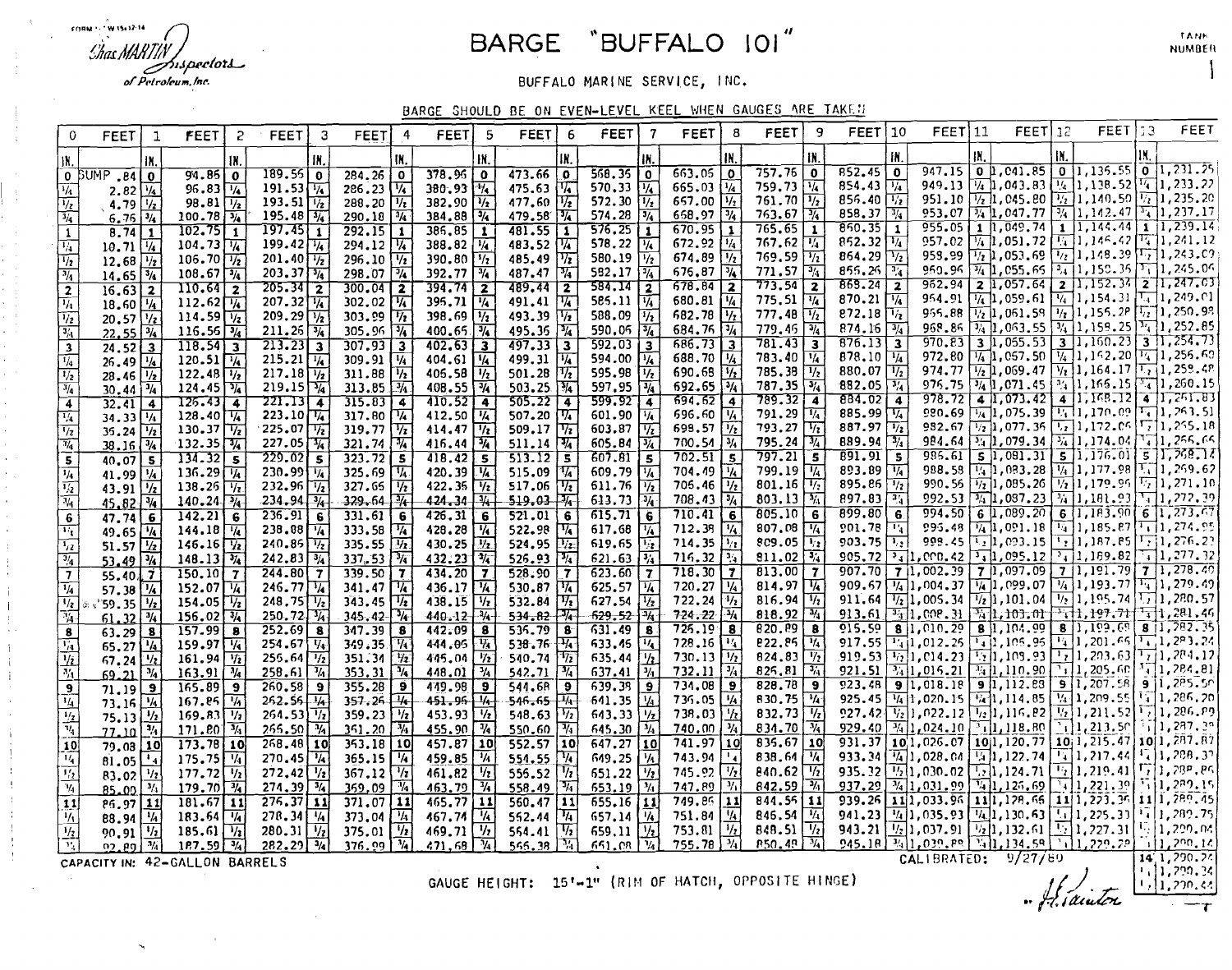### DARUL DUFFALU IUI

# Chús MARTIN Juspectors

of Petroleum, Inc.

## BUFFALO MARINE SERIVCE, INC.

## **NUMBL**  $2,6$  OR 7

BARGE SHOULD BE ON EVEN-LEVEL KEEL WHEN GAUGES ARE TAKEN

| $\circ$                                                                                                                                                                                                                                                                                                               | <b>FEET</b>                                                    | 1                       | FEET                                               | 2   | <b>FEET</b>                                                                                          | 3   | <b>FEET</b>                                                                                     | -4  | FEET 5                                            |     | <b>FEET</b>                                                          | 6   | FEET                                                   | $-7$ | <b>FEET</b>                                   | 8          | <b>FEET</b>                                                          | 9   | $FEET$ 10                                                                                 |     | FEET 11 |     | $FEET$ 12                                                                                                                                                                                              |     | $FEET$ 13                                                         | <b>FEE</b> |
|-----------------------------------------------------------------------------------------------------------------------------------------------------------------------------------------------------------------------------------------------------------------------------------------------------------------------|----------------------------------------------------------------|-------------------------|----------------------------------------------------|-----|------------------------------------------------------------------------------------------------------|-----|-------------------------------------------------------------------------------------------------|-----|---------------------------------------------------|-----|----------------------------------------------------------------------|-----|--------------------------------------------------------|------|-----------------------------------------------|------------|----------------------------------------------------------------------|-----|-------------------------------------------------------------------------------------------|-----|---------|-----|--------------------------------------------------------------------------------------------------------------------------------------------------------------------------------------------------------|-----|-------------------------------------------------------------------|------------|
| IN.                                                                                                                                                                                                                                                                                                                   |                                                                | IN.                     |                                                    | IX. |                                                                                                      | IN. |                                                                                                 | IN. |                                                   | tN, |                                                                      | łN, |                                                        | IN.  |                                               | IX.        |                                                                      | IN. |                                                                                           | IN. |         | IN. |                                                                                                                                                                                                        | IX. |                                                                   |            |
|                                                                                                                                                                                                                                                                                                                       | 0 BUMP .81 0                                                   |                         | $96.05$ <sup>0</sup>                               |     | 191.95 0                                                                                             |     | $287.85$ 0                                                                                      |     | $383.75$ 0                                        |     | $479.65$ 0                                                           |     | $\frac{575.55}{577.55}$                                |      | $671.45$ 0                                    |            | $767.35$ 0                                                           |     | $\begin{array}{ c c c }\n\hline\n863.25 & 0 \\ \hline\n865.24 & \frac{1}{4}\n\end{array}$ |     |         |     | 959.15 0 1,055.04 0 1,150.94 0 1,244.0                                                                                                                                                                 |     |                                                                   |            |
| $\overline{\mathcal{H}}$                                                                                                                                                                                                                                                                                              | $2.84 \mid 1/4$                                                |                         | $98.05\sqrt{1/4}$                                  |     | $193.95\sqrt{14}$                                                                                    |     | 289.85 4                                                                                        |     | 385.75 14                                         |     | 481.65 14                                                            |     |                                                        |      | $673.45$ $45$                                 |            | $769.34\sqrt{\frac{1}{4}}$                                           |     |                                                                                           |     |         |     | 951.14 1.057.04 1.152.94 1.1248.8                                                                                                                                                                      |     |                                                                   |            |
| $\overline{\frac{1}{2}}$                                                                                                                                                                                                                                                                                              | 4.84 $\sqrt{1/2}$                                              |                         | $100.05\frac{1}{2}$                                |     | $195.95\sqrt{1/2}$                                                                                   |     | $291.85$ $\frac{1}{2}$                                                                          |     | $387.75 \overline{1/2}$                           |     | 483.64 1/2                                                           |     | $579.54\sqrt{1/2}$                                     |      | 675.44 $\frac{1}{2}$                          |            | 771.34                                                               |     | $867.24\sqrt{1/2}$                                                                        |     |         |     | 963.14 $\frac{1}{12}$ 1,059.04 $\frac{1}{12}$ 1,154.94 $\frac{1}{12}$ 1,250.8<br>$965.14\sqrt[3]{4}1.051.04\sqrt[3]{4}1.156.94\sqrt[3]{4}1.252.8$                                                      |     |                                                                   |            |
| $\frac{3}{4}$                                                                                                                                                                                                                                                                                                         | $6.84\sqrt{3/4}$                                               |                         | $102.05\sqrt{3}/4$                                 |     | $197.95$ $\frac{1}{4}$                                                                               |     | 293.84 34<br>$295.84$ 1                                                                         |     | 389.74 34                                         |     | 485.64 4<br>$487.64$ 1                                               |     | $581.54\overline{3}/4$<br>$583.54$ 1                   |      | $677.44\sqrt{3/4}$                            |            | $775.34$ 1                                                           |     | $869.24\sqrt[3]{4}$<br>$871.24$ 1                                                         |     |         |     | $957.14$ 1 1,063.04 1 1,158.94 1 1,254.P                                                                                                                                                               |     |                                                                   |            |
| $\overline{\mathbf{1}}$                                                                                                                                                                                                                                                                                               | 8.8411<br>$10.83\sqrt{1/4}$                                    |                         | $104.04$ 1<br>$106.04\sqrt{1/4}$                   |     | $199.94$ 1<br>$201.94\sqrt{1/4}$                                                                     |     | 297.84 $\sqrt{1/4}$                                                                             |     | $\overline{391.74}$ 1<br>393.74 1/4               |     | 489.64 14                                                            |     | 585.54 14                                              |      | $679.44$ 1<br>681.44 14                       |            |                                                                      |     | 873.24 $\frac{1}{4}$                                                                      |     |         |     | 969.13 $\frac{1}{4}$ 1,055.03 $\frac{1}{4}$ 1,160.93 $\frac{1}{4}$ 1,255.8                                                                                                                             |     |                                                                   |            |
| ν,<br>$\overline{V_2}$                                                                                                                                                                                                                                                                                                | $12.83\frac{1}{2}$                                             |                         | $108.04\sqrt{1/2}$                                 |     | $203.94$ $\sqrt{7}$                                                                                  |     | $299.84\sqrt[1]{2}$                                                                             |     | 395.74 $\sqrt{1/2}$                               |     | 491.64 $\sqrt{7}$                                                    |     | 587.54 $\sqrt{1/2}$                                    |      | $683.43\sqrt{1/2}$                            |            | 777.34                                                               |     | 875.23 $\frac{1}{12}$                                                                     |     |         |     | 971.13 $\frac{1}{72}$ 1, 067.03 $\frac{1}{72}$ 1, 162.93 $\frac{1}{72}$ 1, 258.8                                                                                                                       |     |                                                                   |            |
| $\frac{3}{4}$                                                                                                                                                                                                                                                                                                         | $14.83\sqrt{3}/1$                                              |                         | $110.04$ $\frac{3}{4}$                             |     | $205.94\sqrt{3/4}$                                                                                   |     | 301.84 $\sqrt[3]{4}$                                                                            |     | $397.74\sqrt[3]{4}$                               |     | $493.63$ $\frac{3}{4}$                                               |     | 589.53 34                                              |      | 685.43 $\frac{1}{4}$                          |            | 781.33 34                                                            |     | 877.23 $\frac{1}{4}$                                                                      |     |         |     | 973. 13 $\frac{3}{4}$ 1, 069. 03 $\frac{3}{4}$ 1, 164. 93 $\frac{3}{4}$ 1, 260. 8                                                                                                                      |     |                                                                   |            |
| $\overline{2}$                                                                                                                                                                                                                                                                                                        | $16.83$ 2                                                      |                         | $\overline{112.04}$ 2                              |     | $\overline{207.93}$ 2                                                                                |     | $303.83$ 2                                                                                      |     | $399.73$ 2                                        |     | $495.63$ 2                                                           |     | $591.53$ 2                                             |      | $687.43$ 2                                    |            | $783.33$ 2                                                           |     | $\overline{879.23}$ 2                                                                     |     |         |     | $975.13$ 2 1,071.03 2 1,166.93 2 1,267.8                                                                                                                                                               |     |                                                                   |            |
| $\overline{V_4}$                                                                                                                                                                                                                                                                                                      | $18.83\frac{1}{4}$                                             |                         | $114.03\sqrt{14}$                                  |     | $209.93\sqrt{4}$                                                                                     |     | $305.83\sqrt{1/4}$                                                                              |     | 401.73 $\sqrt{14}$                                |     | 497.63 14                                                            |     | 593.53 $\sqrt{4}$                                      |      | $689.43\sqrt{14}$                             |            | $785.33\sqrt{14}$                                                    |     | 881.23 $\sqrt{1/4}$                                                                       |     |         |     | 977.13 $\frac{1}{4}$ 1,073.03 $\frac{1}{4}$ 1,168.92 $\frac{1}{4}$ 1,264.8                                                                                                                             |     |                                                                   |            |
| $\frac{1/2}{3/4}$                                                                                                                                                                                                                                                                                                     | $20.82$ $V_2$                                                  |                         | $116.03\frac{V_2}{V_2}$                            |     | $211.93\sqrt{1/2}$                                                                                   |     | $307.83\sqrt{12}$                                                                               |     | 403.73 $\sqrt{V_2}$                               |     | $499.63 \frac{1}{2}$<br>501.63 $\frac{3}{4}$                         |     | 595.53 $\sqrt{1/2}$                                    |      | 691.43 $\frac{1}{2}$                          |            | $787.33\overline{1/2}$                                               |     | 883.22 $\sqrt{1/2}$                                                                       |     |         |     | 979.12 $\frac{1}{12}$ 1,075.02 $\frac{1}{2}$ 1,170.92 $\frac{1}{2}$ 1,266.8                                                                                                                            |     |                                                                   |            |
|                                                                                                                                                                                                                                                                                                                       | $22.82$ $\sqrt[3]{4}$                                          |                         | $118.03\sqrt[3]{4}$                                |     | $213.93\sqrt{34}$                                                                                    |     | $309.83\sqrt[3]{4}$                                                                             |     | $405.73\sqrt[3]{4}$                               |     |                                                                      |     | $597.53\sqrt{3}/4$                                     |      | 693.42 3/4                                    |            | 789.32 $\sqrt{3/4}$                                                  |     | 885.22 3/4                                                                                |     |         |     | $981.12\frac{34}{4}\left[1,077.02\left[1,172.92\right]\right]\frac{1}{4}\left[1,268.7\right]$                                                                                                          |     |                                                                   |            |
|                                                                                                                                                                                                                                                                                                                       | $\overline{24.82}$ $\overline{3}$                              |                         | $\boxed{120.03}$ 3                                 |     | $\overline{215.93}$ 3                                                                                |     | $311.83 \overline{3}$                                                                           |     | $407.72$ 3                                        |     | $503.62$ 3                                                           |     | $599.52$ 3                                             |      | $695.42$ 3                                    |            | $\overline{791.32}$ $\overline{3}$                                   |     | $887.22$ 3                                                                                |     |         |     | 983.12 3 1,079.02 3 1,174.92 3 1,270.6<br>985.12 $\frac{1}{14}$ 1.081.02 $\frac{1}{14}$ 1.176.92 $\frac{1}{4}$ 1.272.5                                                                                 |     |                                                                   |            |
| $\overline{\mathcal{U}}$                                                                                                                                                                                                                                                                                              | $26.82\sqrt{1/4}$                                              |                         | 122.03 $\sqrt{1/4}$                                |     | $217.92\sqrt{14}$                                                                                    |     | 313.82 $\sqrt{4}$<br>$315.82\sqrt{7_2}$                                                         |     | $409.72\sqrt{4}$                                  |     | $505.62$ $\sqrt{4}$<br>507.62 $\frac{1}{\sqrt{2}}$                   |     | 601.52 $\sqrt{1/4}$<br>$603.52\sqrt{1/2}$              |      | $697.42\frac{1}{4}$<br>$699.42$ $\frac{1}{2}$ |            | $793.32\sqrt{1/4}$<br>795.32 1/2                                     |     | 889.22 14<br>891.22 $\frac{1}{12}$                                                        |     |         |     | 987.12 $\boxed{1/2}$ 1,083.01 $\boxed{1/2}$ 1,178.91 $\boxed{1/2}$ 1,274.4                                                                                                                             |     |                                                                   |            |
|                                                                                                                                                                                                                                                                                                                       | $28.81$ $\frac{1}{2}$<br>$30.81\sqrt{\frac{3}{4}}$             |                         | $124.02\sqrt{11}$<br>$125.02\sqrt{1/4}$            |     | $219.92\sqrt{12}$<br>$221.92\sqrt{3}/4$                                                              |     | $317.82\sqrt{3/4}$                                                                              |     | 411.72 $\sqrt{v_2}$<br>413.72 $\sqrt{3}/\sqrt{4}$ |     | $509.62\sqrt{34}$                                                    |     | 605.52 $\sqrt[3]{4}$                                   |      | $701.42\sqrt[3]{4}$                           |            | $797.32\boxed{^{3/4}}$                                               |     | 893.21 $\sqrt{3/4}$                                                                       |     |         |     | 989.11 $\frac{1}{24}$ 1,085.01 $\frac{1}{24}$ 1,180.91 $\frac{1}{4}$ 1,276.1                                                                                                                           |     |                                                                   |            |
| $\frac{1/2}{1/4}$                                                                                                                                                                                                                                                                                                     | 32.8114                                                        |                         | $T28.02 - 4$                                       |     | $723.92 \mid 4$                                                                                      |     | $319.82 - 4$                                                                                    |     | $715.72$ 4                                        |     | $511.62 \mid 4$                                                      |     | $607.51$ 4                                             |      | $703.41$ 4                                    |            | $799.31$ 4                                                           |     | $\overline{895.21}$ 4                                                                     |     |         |     | $\frac{991.11}{4}$ 4 1,087.01 4 1,1P2.91 4 1, 777.8                                                                                                                                                    |     |                                                                   |            |
| $\overline{1/4}^-$                                                                                                                                                                                                                                                                                                    | $34.75$ $\frac{1}{4}$                                          |                         | $130.02\sqrt{4}$                                   |     | $225.92\sqrt{4}$                                                                                     |     | $321.82$ $\frac{1}{4}$                                                                          |     | $417.71\sqrt{4}$                                  |     |                                                                      |     | 609.51 环                                               |      | $705.41$ $V$                                  |            | $801.31\sqrt[3]{4}$                                                  |     | $897.21\sqrt[1]{4}$                                                                       |     |         |     | 993.11 $\frac{1}{4}$ 1,089.01 $\frac{1}{4}$ 1,184.91 $\frac{1}{4}$ 1,279.5                                                                                                                             |     |                                                                   |            |
| $\frac{1}{2}$                                                                                                                                                                                                                                                                                                         | $35.69$ $\frac{1}{2}$                                          |                         |                                                    |     |                                                                                                      |     | $323.81\sqrt{1/2}$                                                                              |     | 419.71 $\sqrt{1/2}$                               |     |                                                                      |     | 611.51 $\frac{1}{2}$<br>613.51 $\frac{3}{4}$           |      | $707.41$ $1/2$                                |            | 803.31 $\sqrt{1/2}$                                                  |     | 899.21 $\sqrt{1/2}$                                                                       |     |         |     | 995.11 $\frac{1}{\frac{1}{2}}$ 1,091.01 $\frac{1}{\frac{1}{2}}$ 1,186.91 $\frac{1}{\frac{1}{2}}$ 1,281.2<br>997.11 $\frac{1}{4}$ 1,093.00 $\frac{1}{4}$ 1,188.90 $\frac{1}{4}$ 1,282.7                 |     |                                                                   |            |
| $\frac{3}{4}$                                                                                                                                                                                                                                                                                                         | $38.63\overline{3}/4$                                          |                         | $\frac{132.01}{134.01}$                            |     | $227.91 \overline{1/2}$<br>229.91 $\overline{3/4}$                                                   |     | $325.81$ $\sqrt{3}/\sqrt{4}$                                                                    |     | $421.71$ $\sqrt{34}$                              |     | 513.61 $\frac{1}{4}$<br>515.61 $\frac{1}{2}$<br>517.61 $\frac{1}{4}$ |     |                                                        |      | $709.41$ $\boxed{^{3/4}}$                     |            | $805.31\overline{3}/4$                                               |     | $901.21$ %                                                                                |     |         |     |                                                                                                                                                                                                        |     |                                                                   |            |
| $\overline{\mathbf{s}}$                                                                                                                                                                                                                                                                                               | $40.57$ 5                                                      |                         | $135.01$ 5                                         |     | $231.91 - 5$                                                                                         |     | 327.815                                                                                         |     | $423.71$ 5                                        |     | 519.615                                                              |     | 615.515                                                |      | 711.415                                       |            | 807.305                                                              |     | $\overline{903.20}$ 5                                                                     |     |         |     | $\frac{999.10}{5}$ 5 1,095.00 5 1,190.90 5 1,294.2                                                                                                                                                     |     |                                                                   |            |
| $\frac{1}{4}$                                                                                                                                                                                                                                                                                                         | 42.51 $\sqrt{1/4}$                                             |                         | 138.01 $\sqrt{1/4}$                                |     | $233.91\sqrt{4}$                                                                                     |     | 329.81 $\sqrt{1/4}$                                                                             |     | 425.71 $\sqrt{1/4}$                               |     | 521.61 $\frac{1}{2}$<br>523.60 $\frac{1}{2}$                         |     | $617.50\sqrt{4}$                                       |      | $713.40\frac{1}{4}$                           |            | 809.30 $\sqrt{1/4}$                                                  |     |                                                                                           |     |         |     | 905.20 $\frac{1}{4}$ 1,001.10 $\frac{1}{4}$ 1,097.00 $\frac{1}{4}$ 1,192.90 $\frac{1}{4}$ 1,285.7<br>907.20 $\frac{1}{4}$ 1,003.10 $\frac{1}{2}$ 1,099.00 $\frac{1}{4}$ 1,194.90 $\frac{1}{4}$ 1,287.2 |     |                                                                   |            |
| $\frac{1}{2}$                                                                                                                                                                                                                                                                                                         | 44.45 $\frac{1}{2}$                                            |                         | $140.01$ $\frac{1}{2}$<br>$142.00\sqrt[3]{4}$      |     | 235.91 $\sqrt{1/2}$<br>237.90 $\sqrt{4}$                                                             |     | 331.80 $\sqrt{1/2}$<br>$333.80\sqrt[3]{4}$                                                      |     | 427.70 $\sqrt{1/2}$                               |     | 525.60 7                                                             |     | $619.50 \frac{1}{2}$<br>$621.50\sqrt{74}$              |      | $715.40$ $\frac{1}{2}$<br>$717.40\sqrt[3]{4}$ |            | $811.30\sqrt{1/2}$<br>$813.30\sqrt[3]{4}$                            |     |                                                                                           |     |         |     | 909.20 $\frac{1}{4}$ 1,005.10 $\frac{1}{4}$ 1,101.00 $\frac{1}{4}$ 1,196.90 $\frac{1}{4}$ 1,209.5                                                                                                      |     |                                                                   |            |
| $\frac{1}{4}$<br>6                                                                                                                                                                                                                                                                                                    | $45.39\sqrt[3]{4}$<br>$48.33$ 6                                |                         | $144.00$ 6                                         |     | $239.90$ 6                                                                                           |     | 335.806                                                                                         |     | $429.70$ $\frac{3}{4}$<br>$\overline{431.70}$ 6   |     | 527.606                                                              |     | 623.506                                                |      | 719.406                                       |            | 815.306                                                              |     |                                                                                           |     |         |     | 911.20 6 1,007.09 6 1,102.99 6 1,198.89 6 1,239. $\overline{P}$                                                                                                                                        |     |                                                                   |            |
| $\overline{V_4}$                                                                                                                                                                                                                                                                                                      | 50.27 $\frac{1}{4}$                                            |                         | $146.00 \frac{1}{4}$                               |     | $241.90\frac{1}{8}$                                                                                  |     | $337 - 80$ $\frac{1}{4}$                                                                        |     | $433 - 70$ $\frac{1}{6}$                          |     | 529.60                                                               |     | 625.50 1/4                                             |      | 721.40 $\frac{1}{4}$                          |            | $817.29\sqrt{14}$                                                    |     |                                                                                           |     |         |     | 913.19 1 1, 009.09 4 1, 104.99 4 1, 200.89 4 1, 291.1                                                                                                                                                  |     |                                                                   |            |
|                                                                                                                                                                                                                                                                                                                       |                                                                |                         | 148.00 $\boxed{1/2}$                               |     |                                                                                                      |     | 339.80 $\sqrt{V_2}$                                                                             |     | $435.70\sqrt{12}$                                 |     | $531.59$ $\sqrt{7}$                                                  |     |                                                        |      | $723.39$ $\frac{1}{2}$                        |            |                                                                      |     |                                                                                           |     |         |     | 915.19 $\frac{1}{2}$ 1,011.09 $\frac{1}{2}$ 1,105.99 $\frac{1}{2}$ 1,202.89 $\frac{1}{2}$ 1,292.3                                                                                                      |     |                                                                   |            |
| $\frac{1/2}{3/4}$                                                                                                                                                                                                                                                                                                     | 52.21 $\frac{1}{\frac{1}{2}}$<br>54.15 $\frac{1}{\frac{3}{4}}$ |                         | $150.00$ $\frac{3}{4}$                             |     | 243.90 $\frac{1}{2}$<br>245.89 $\frac{1}{2}$                                                         |     | 341.79 3/4                                                                                      |     | $437.69$ $\sqrt{3}/\sqrt{2}$                      |     | 533.59 1/4                                                           |     | $627.49$ $\frac{1}{2}$<br>629.49 $\frac{1}{2}$         |      | 725.39 3/4                                    |            | $819.29\frac{1}{2}$<br>$821.29\frac{3}{4}$                           |     |                                                                                           |     |         |     | 917.19 $\frac{1}{24}$ 1, 013.09 $\frac{3}{4}$ 1, 108.99 $\frac{3}{4}$ 1, 204.89 $\frac{1}{4}$ 1, 293.4                                                                                                 |     |                                                                   |            |
| $\overline{7}$                                                                                                                                                                                                                                                                                                        | 56.097                                                         |                         | 151.9977                                           |     | 247.8977                                                                                             |     | $343.79 - 7$                                                                                    |     | 439.6977                                          |     | $535.59 - 7$                                                         |     | 631.497                                                |      | $727.39$ 7                                    |            | 823.2977                                                             |     |                                                                                           |     |         |     | 919.19 7 1.015.09 7 1.110.99 7 1.206.89 7 1.294.5                                                                                                                                                      |     |                                                                   |            |
| $\overline{\mathcal{H}_4}$                                                                                                                                                                                                                                                                                            | 58.09 $\frac{1}{4}$                                            |                         | $153.99\sqrt{14}$                                  |     | $249.89\sqrt{14}$                                                                                    |     | 345.79 $\sqrt{74}$                                                                              |     | 441.69 74                                         |     | 537.59 74                                                            |     | 633.49 $\frac{1}{4}$                                   |      | $729.39$ $\frac{1}{4}$                        |            | $825.29$ $\sqrt[1]{4}$                                               |     |                                                                                           |     |         |     | 921.19 14 1,017.08 14 1,112.98 14 1,209.88 17 1,295.6                                                                                                                                                  |     |                                                                   |            |
| $\overline{V_2}$                                                                                                                                                                                                                                                                                                      | $60.09$ $\sqrt{124}$                                           |                         | $155.99$ $\frac{1}{2}$                             |     | $251.89 \overline{1/2}$<br>$253.89 \overline{3/4}$                                                   |     | 347.79 $\sqrt{1/2}$                                                                             |     | 443.69 $\sqrt{1/2}$                               |     |                                                                      |     | 635.49 $\frac{1}{2}$                                   |      | $731.38$ $\frac{1}{2}$                        |            | 827.28 $\sqrt{V_2}$                                                  |     |                                                                                           |     |         |     | 923.18 $\frac{1}{12}$ 1, 019.08 $\frac{1}{2}$ 1, 114.98 $\frac{1}{2}$ 1, 210.88 $\frac{1}{12}$ 1, 295.7                                                                                                |     |                                                                   |            |
| $\frac{3/4}{\sqrt{2}}$                                                                                                                                                                                                                                                                                                | $62.09$ $\frac{3}{4}$                                          |                         | $157.99\sqrt{3/4}$                                 |     |                                                                                                      |     | $349.79$ $\frac{1}{4}$                                                                          |     | $445.68$ $\sqrt[3]{4}$                            |     | 541.58 $\frac{1}{4}$                                                 |     | $637.48\overline{3}/\frac{1}{4}$                       |      | $733.38\sqrt{34}$                             |            | $829.28$ $\sqrt[3]{4}$                                               |     |                                                                                           |     |         |     | 925.18 34 1, 021.08 34 1, 116.98 34 1, 212.83 34 1, 297.6<br>927.18 8 1,023.08 8 1,118.98 8 1,214.88 8 1,298.5                                                                                         |     |                                                                   |            |
| $\overline{\mathbf{8}}$                                                                                                                                                                                                                                                                                               | 64.09                                                          | $\overline{\mathbf{8}}$ | $159.99$ 8<br>$161.98\sqrt{4}$                     |     | $\overline{255.88}$ 8                                                                                |     | $351.78$ 8<br>$353.78\sqrt{14}$                                                                 |     | $447.68$ 8                                        |     | $543.58$ 8                                                           |     | $639.48$ $8$                                           |      | 735.38 8<br>737.38 14                         |            | $831.28$ 8<br>$833.28$ $\sqrt{4}$                                    |     |                                                                                           |     |         |     | 929.18 1.025.08 7 1, 120.98 1. 1, 216.87 1, 1, 299.4                                                                                                                                                   |     |                                                                   |            |
| $\frac{1}{4}$                                                                                                                                                                                                                                                                                                         | $66,08$ $\frac{1}{4}$<br>68.08 $\frac{1}{2}$                   |                         | 163.98 $\frac{1}{2}$                               |     | 257.88 $\frac{1}{4}$<br>259.88 $\frac{1}{2}$                                                         |     | 355.78 $\sqrt{1/2}$                                                                             |     | 449.68 14<br>$451.68$ $\frac{1}{7}$               |     | 545.58 74<br>547.58 $72$                                             |     | $641.48$ $\frac{1}{4}$<br>$643.48 \frac{1}{22}$        |      | 739.38 7/2                                    |            | 835.28 $\boxed{V_2}$                                                 |     |                                                                                           |     |         |     |                                                                                                                                                                                                        |     |                                                                   |            |
| $\frac{1}{2}$                                                                                                                                                                                                                                                                                                         | $70.08$ $\frac{3}{4}$                                          |                         | $165.98$ $\frac{1}{4}$                             |     | 261.88                                                                                               |     | $357.78$ $\frac{3}{4}$                                                                          |     | 453.68 %                                          |     | 549,58 %                                                             |     | $645.47\frac{3}{4}$                                    |      | $741.37\frac{3}{4}$                           |            | $837.27$ $\sqrt{34}$                                                 |     |                                                                                           |     |         |     | $\frac{931.17^{11.2}_{12}}{935.17^{11.2}_{13}}\frac{1,027.07^{11.2}_{12}}{1,029.07^{10.2}_{14}}\frac{1,122.97^{11.2}_{13}}{1,220.87^{11.2}_{14}}\frac{1,200.3}{1,201.0}$                               |     |                                                                   |            |
| $\overline{9}$                                                                                                                                                                                                                                                                                                        | $72,08$ 9                                                      |                         | $167.98$ 9                                         |     | $263.88$ 9                                                                                           |     | $359.78$ 9                                                                                      |     | 455.679                                           |     | 551.579                                                              |     | $647.47$ 9                                             |      | $743.37$ 9                                    |            | 839.279                                                              |     |                                                                                           |     |         |     |                                                                                                                                                                                                        |     |                                                                   |            |
| $\frac{1/4}{1/2}$<br>$\frac{1/2}{1/4}$<br>10                                                                                                                                                                                                                                                                          | 74.08 $\frac{1}{4}$                                            |                         | $169.97\sqrt{14}$                                  |     | 265.87 $\frac{1}{4}$<br>267.87 $\frac{1}{2}$<br>269.87 $\frac{1}{4}$                                 |     | $361.77$ $\frac{1}{4}$                                                                          |     | $457.67$ $\frac{1}{4}$                            |     |                                                                      |     |                                                        |      | $745.37$ $\sqrt{1/4}$                         |            | 841.27 $\sqrt{4}$                                                    |     |                                                                                           |     |         |     | 937.17 $\frac{1}{4}$ 1,033.07 $\frac{1}{4}$ 1,128.97 $\frac{1}{4}$ 1,224.87 $\frac{1}{4}$ 1,302.4                                                                                                      |     |                                                                   |            |
|                                                                                                                                                                                                                                                                                                                       | 76.07 $\frac{1}{2}$                                            |                         | $171.97\frac{1}{2}$                                |     |                                                                                                      |     | $363.77$ $\frac{1}{2}$<br>365.77 $\frac{1}{2}$                                                  |     | $459.67$ $\sqrt{1/2}$                             |     | 553.57 $\frac{1}{4}$<br>555.57 $\frac{1}{2}$                         |     | $649.47 \frac{V_1}{1/2}$                               |      | 747.37 $\frac{1}{2}$                          |            | 843.27 $\frac{1}{2}$                                                 |     |                                                                                           |     |         |     | 939.17 1.035.07 1.130.95 1.1226.66 1.130.1<br>941.16 34 1.037.06 34 1.132.96 31 1.228.66 1.1.303.1<br>943.16 10 1.039.06 10 1.134.95 10 1.230.66 10 1.304.1                                            |     |                                                                   |            |
|                                                                                                                                                                                                                                                                                                                       | $78.07$ $\frac{1}{4}$                                          |                         | 173.97 14                                          |     |                                                                                                      |     |                                                                                                 |     | 461.67 14                                         |     | <u>557.57 M</u>                                                      |     | $653.47\frac{1}{11}$                                   |      | $749.37$ $\frac{3}{4}$                        |            | 845.26 7                                                             |     |                                                                                           |     |         |     |                                                                                                                                                                                                        |     |                                                                   |            |
|                                                                                                                                                                                                                                                                                                                       | $80.07$ 10                                                     |                         | $\overline{175.97}$ 10                             |     | $\boxed{271.87}$ 10                                                                                  |     | $357.77$ 10                                                                                     |     | $463.67$ 10                                       |     | $559.57$ 10                                                          |     | $655.46$ 10                                            |      | 751.35 10                                     |            | $847.26$ 10                                                          |     |                                                                                           |     |         |     |                                                                                                                                                                                                        |     |                                                                   |            |
|                                                                                                                                                                                                                                                                                                                       | $82.07$ $\sqrt{4}$                                             |                         | $177.97$ $\sqrt{4}$                                |     |                                                                                                      |     | $369.76\sqrt{4}$                                                                                |     | $465.65$ $\frac{1}{4}$                            |     | 561.56 $\frac{1}{4}$<br>563.56 $\frac{1}{2}$<br>565.56 $\frac{3}{4}$ |     | 657.46 $\frac{1}{4}$                                   |      | 753.36                                        | $\sqrt{2}$ | 849.25 14<br>851.26 12                                               |     | 945.16<br>947.16                                                                          |     |         |     | $\frac{1}{1/2}$ 1, 041, 05 $\frac{1}{1/2}$ 1, 135, 96 $\frac{1}{1/2}$ 1, 232, 86 $\frac{1}{1/2}$ 1, 304, 6                                                                                             |     |                                                                   |            |
|                                                                                                                                                                                                                                                                                                                       | $84.05$ $\frac{1}{2}$<br>$85.05$ $\sqrt[3]{4}$                 |                         | $179.96 \frac{V_2}{V_1}$<br>$181.96$ $\frac{7}{4}$ |     |                                                                                                      |     | $\frac{371.76}{373.76}$                                                                         |     | 467.65 $\sqrt{1/2}$<br>$469.65$ $\sqrt[3]{4}$     |     |                                                                      |     | 659.46 $\frac{1}{2}$<br>$661.46$ %                     |      | 755.36<br>757.35 V                            |            | $853.26$ $\frac{1}{4}$                                               |     |                                                                                           |     |         |     | 949.16 3/1.045.05 3/1.140.95 1. 1.235.85 5 1.205.4                                                                                                                                                     |     |                                                                   |            |
|                                                                                                                                                                                                                                                                                                                       | $88.05$ [11]                                                   |                         | $183,96$ 11                                        |     |                                                                                                      |     | $375.76$ 11                                                                                     |     | $471.65$ 11                                       |     | $567.56$ 11                                                          |     | $663.46$ 11                                            |      | 759.36 11                                     |            | $855.25$ 11                                                          |     |                                                                                           |     |         |     | 951.15 11 1,047.05 11 1,142.95 11 1,238.85 11 1,305.7                                                                                                                                                  |     |                                                                   |            |
|                                                                                                                                                                                                                                                                                                                       | $90.05$ $\boxed{11}$                                           |                         | 185.96 $\frac{1}{4}$                               |     |                                                                                                      |     | $377.76$ $\sqrt{4}$                                                                             |     | 473.66 $\sqrt{4}$                                 |     | 569.55 $\sqrt[1]{4}$                                                 |     | 665.45 $\frac{1}{4}$                                   |      | 761.35                                        |            |                                                                      |     | 953.15                                                                                    |     |         |     | $\boxed{14}$ 1, 049, 05 $\boxed{14}$ 1, 144, 95 $\boxed{14}$ 1, 240, 85 $\boxed{14}$ 1, 206, f                                                                                                         |     |                                                                   |            |
| $\frac{1}{\left \frac{1}{\alpha}\right }\frac{\left \frac{1}{\alpha}\right }{\left \frac{1}{\alpha}\right }\frac{\left \frac{1}{\alpha}\right }{\left \frac{1}{\alpha}\right }\frac{\left \frac{1}{\alpha}\right }{\left \frac{1}{\alpha}\right }\frac{\left \frac{1}{\alpha}\right }{\left \frac{1}{\alpha}\right }$ | $92.05$ $\boxed{1/2}$                                          |                         | $187.95$ <sup>1</sup> / <sub>2</sub>               |     |                                                                                                      |     |                                                                                                 |     | $475.65$ $\frac{1}{2}$                            |     | $\frac{571.55}{573.55}$                                              |     |                                                        |      |                                               |            |                                                                      |     |                                                                                           |     |         |     | 955.15 1: 1, 051.05 12 1, 146.95 1, 1, 242.95 1, 1, 206.3                                                                                                                                              |     |                                                                   |            |
|                                                                                                                                                                                                                                                                                                                       | $94.05 \overline{341}$                                         |                         | 189.05 $\frac{3}{4}$                               |     | 271.87 14<br>273.87 14<br>275.86 14<br>277.86 14<br>281.85 14<br>281.85 14<br>283.85 14<br>285.85 14 |     | $\begin{array}{ c c c }\n 379.75 & \frac{1}{2} \\  \hline\n 381.75 & \frac{3}{4}\n \end{array}$ |     | $477.65$ $\sqrt[3]{4}$                            |     | 573.55                                                               |     | 667.45 $\frac{1}{2}$<br>669.45 $\frac{3}{4}$<br>669.45 |      | 763.35 $\frac{1}{3}$                          |            | 857.25 $\frac{1}{1}$<br>859.25 $\frac{1}{1}$<br>861.25 $\frac{3}{1}$ |     |                                                                                           |     |         |     | 057.15 34 1.053.05 34 1.148.05 34 1.244.84 34 1.306.4                                                                                                                                                  |     |                                                                   |            |
|                                                                                                                                                                                                                                                                                                                       | CAPACITY IN: 42-GALLON BARRELS                                 |                         |                                                    |     |                                                                                                      |     |                                                                                                 |     |                                                   |     |                                                                      |     |                                                        |      |                                               |            |                                                                      |     |                                                                                           |     |         |     |                                                                                                                                                                                                        |     | $\frac{9}{27/85}$<br>$\frac{14}{1,366.5}$<br>$\frac{11}{1,366.7}$ |            |
|                                                                                                                                                                                                                                                                                                                       |                                                                |                         |                                                    |     |                                                                                                      |     |                                                                                                 |     |                                                   |     |                                                                      |     | GAUGE HEIGHT: 15'-1" (RIM OF HATCH, OPPOSITE HINGE)    |      |                                               |            |                                                                      |     |                                                                                           |     |         |     |                                                                                                                                                                                                        |     |                                                                   |            |
|                                                                                                                                                                                                                                                                                                                       |                                                                |                         |                                                    |     |                                                                                                      |     |                                                                                                 |     |                                                   |     |                                                                      |     |                                                        |      |                                               |            |                                                                      |     |                                                                                           |     |         |     |                                                                                                                                                                                                        |     |                                                                   |            |
|                                                                                                                                                                                                                                                                                                                       |                                                                |                         |                                                    |     |                                                                                                      |     |                                                                                                 |     |                                                   |     |                                                                      |     |                                                        |      |                                               |            |                                                                      |     |                                                                                           |     |         |     |                                                                                                                                                                                                        |     |                                                                   |            |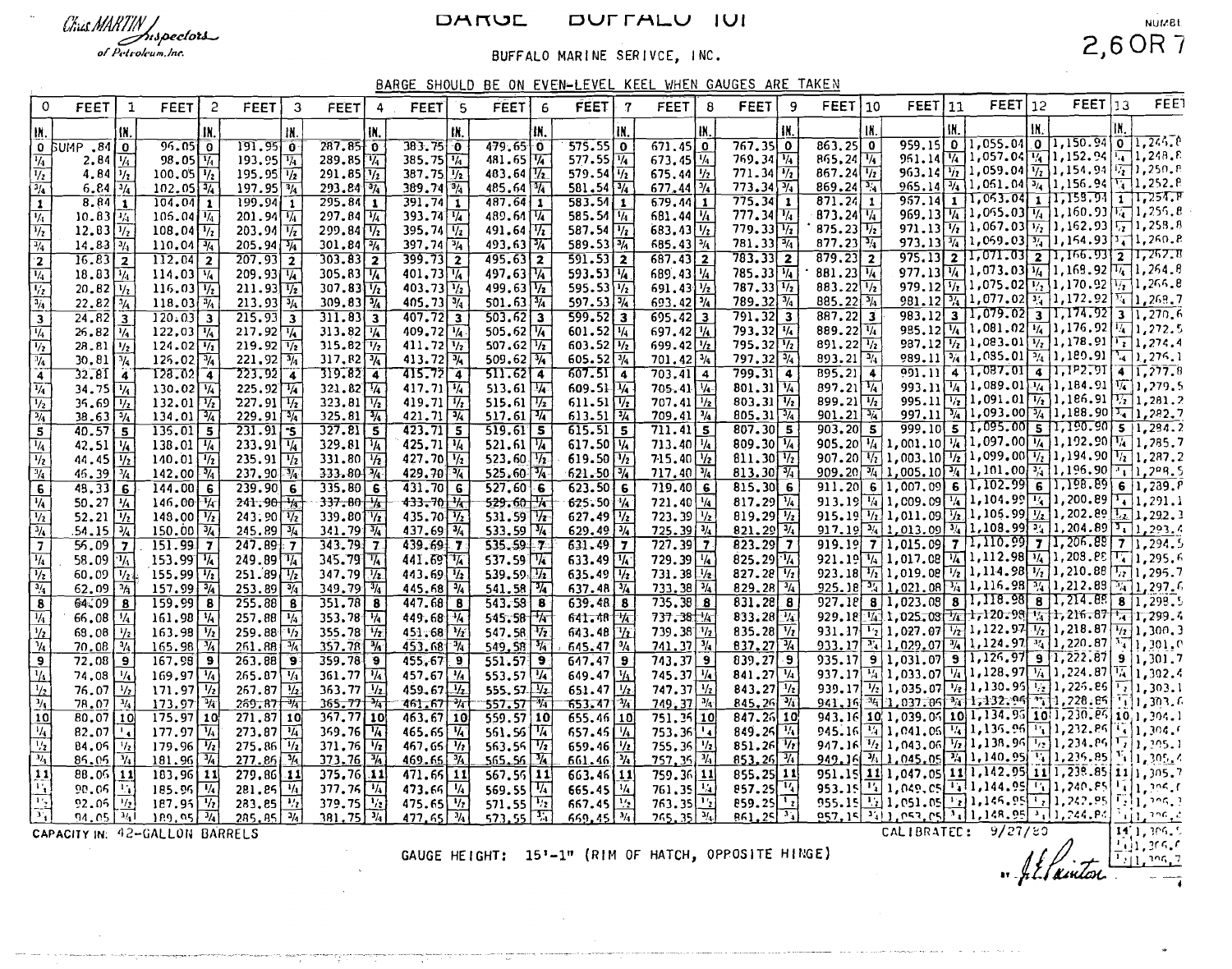mspectors...<br>of Petroleum.lnc.

### BUFFALO MARINE SERVICE, INC.

### BARGE SHOULD BE ON EVEN-LEVEL KEEL WHEN GAUGES ARE TAKEN

| $\mathbf 0$                                  | <b>FEET</b>                                                                                                                                                                                       | $\mathbf{I}$              | <b>FEET</b>                                      | 2   | <b>FEET</b><br>3                                     | <b>FEET</b>                                      | <b>FEET</b><br>5                                             | <b>FEET</b>                                 | 6 | <b>FEET</b>                                | <b>FEET</b>                            | 8                         | <b>FEET</b><br>9                              | FEET 110                                                                                                                                                                                               | <b>FEET</b> 11                                                                                                             | FEET 12                                                                    |     | FEET 13                                             |     | FEE                            |
|----------------------------------------------|---------------------------------------------------------------------------------------------------------------------------------------------------------------------------------------------------|---------------------------|--------------------------------------------------|-----|------------------------------------------------------|--------------------------------------------------|--------------------------------------------------------------|---------------------------------------------|---|--------------------------------------------|----------------------------------------|---------------------------|-----------------------------------------------|--------------------------------------------------------------------------------------------------------------------------------------------------------------------------------------------------------|----------------------------------------------------------------------------------------------------------------------------|----------------------------------------------------------------------------|-----|-----------------------------------------------------|-----|--------------------------------|
| IK.                                          |                                                                                                                                                                                                   | IN.                       |                                                  | IX. | IN.                                                  | IN.                                              | fN.                                                          | IN.                                         |   |                                            |                                        | IX                        | IN.                                           | IN.                                                                                                                                                                                                    | Ш.                                                                                                                         |                                                                            | tN. |                                                     | IN. |                                |
|                                              | O BUMP<br>.84                                                                                                                                                                                     | l 0                       | $96.14$ 0                                        |     | $192, 13$ 0                                          | $288.12$ 0                                       | 384.110                                                      | $\sqrt{480.10}$ 0                           |   | $576.09$ 0                                 | $672.08$ 0                             |                           | $768.08$ 0                                    | $864.07$ 0                                                                                                                                                                                             |                                                                                                                            | 950.05 0 1.055.05 0 1.152.04 0 1.248.0                                     |     |                                                     |     |                                |
| $\overline{V_4}$                             | 2.84 $\frac{1}{4}$                                                                                                                                                                                |                           | $98.14\sqrt{14}$                                 |     | $194.13\sqrt{4}$                                     | $290.12\sqrt{14}$                                | $386.11\sqrt[4]{ }$                                          | $482.10\sqrt[4]{ }$                         |   | $578.09\sqrt{14}$                          | $674.08\sqrt{1/4}$                     |                           | 770.07 1/4                                    | $866.07\sqrt{14}$                                                                                                                                                                                      |                                                                                                                            | 962.06 $\frac{1}{4}$ 1,058.05 $\frac{1}{4}$ 1,154.04 $\frac{1}{4}$ 1,250.0 |     |                                                     |     |                                |
| $\overline{\frac{1}{2}}$                     | 4.84 $\sqrt{1/2}$                                                                                                                                                                                 |                           | $100.14$ $\frac{1}{2}$                           |     | $196.13\sqrt{12}$                                    | $292.12\sqrt{12}$                                | $388.11$ $\frac{1}{2}$                                       | $484.10\sqrt[1]{2}$                         |   | 580.09 $\sqrt{1/2}$                        | 576,08                                 | $\frac{1}{2}$             | $772.07\frac{1}{2}$                           | $868.07\frac{1}{2}$                                                                                                                                                                                    | 954.05 $\sqrt{2}$ 1,050.05 $\sqrt{2}$ 1,155.04 $\sqrt{2}$ 1,252.0                                                          |                                                                            |     |                                                     |     |                                |
| $\frac{3/4}{1}$                              | 6.84                                                                                                                                                                                              | $\overline{\frac{3}{4}}$  | $102.14\sqrt[3]{4}$                              |     | $198.13\sqrt[3]{4}$                                  | $294.12\sqrt[3]{4}$                              | $390.11$ $\frac{3}{4}$                                       | $486, 10$ $\sqrt{4}$                        |   | 582.09 $\sqrt{3/4}$                        | 678.08                                 | $\frac{3}{4}$             | $774.07\sqrt[3]{4}$                           | 870.06 $\frac{3}{4}$<br>$\overline{872.06}$ 1                                                                                                                                                          | 965.06 $\frac{3}{4}$ 1,062.05 $\frac{3}{4}$ 1,159.04 $\frac{1}{4}$ 1,254.0<br>958.06 1 1,064.05 1 1,150.04 1 1,256.0       |                                                                            |     |                                                     |     |                                |
|                                              | $8.84$ 1                                                                                                                                                                                          |                           | $104.14$   1                                     |     | $200.13$ 1                                           | $296.12$ 1                                       | 392.11 1<br>$394.11\sqrt{14}$                                | 488.10 1<br>490.10 14                       |   | $584.09$ 1<br>585.09 1/4                   | 580.03<br>$682.08\sqrt{1/4}$           | $\mathbf{1}$              | $776.07$ 1<br>$778.07\sqrt{14}$               | 874.06 $\sqrt{1/4}$                                                                                                                                                                                    | 970.05 $\frac{1}{4}$ 1,055.05 $\frac{1}{4}$ 1,152.04 $\frac{1}{4}$ 1,259.0                                                 |                                                                            |     |                                                     |     |                                |
| $\overline{V_4}$<br>$\overline{\frac{1}{2}}$ | $10.84$ $\frac{1}{4}$<br>$12.84$ $\frac{1}{2}$                                                                                                                                                    |                           | $105.14\sqrt{14}$<br>$108.14\sqrt{1/2}$          |     | $202.13\sqrt{4}$<br>$204.13\sqrt{1/2}$               | $298.12\sqrt{1/4}$<br>$300.12\sqrt{12}$          | $396.11\frac{1}{2}$                                          | 492.10 $\Pi_2$                              |   | 588.09 $\sqrt{1/2}$                        | 684.08                                 | $^{1/2}$                  | $780.07\sqrt{12}$                             | $876.06\sqrt{1/2}$                                                                                                                                                                                     | 972.05 $\boxed{1/2}$ 1,058.05 $\boxed{1/2}$ 1,164.04 $\boxed{1/2}$ 1,250.0                                                 |                                                                            |     |                                                     |     |                                |
|                                              | $14.84$ $\frac{1}{4}$                                                                                                                                                                             |                           | $110.14\sqrt{^{3}/4}$                            |     | $205.13\sqrt{4}$                                     | $302.12\sqrt[3]{4}$                              | $398.11\sqrt[3]{4}$                                          | $494.10\frac{1}{4}$                         |   | 590.09 3/4                                 | 686.081%                               |                           | $782.07\sqrt{3/4}$                            | 878.06 $\frac{1}{4}$                                                                                                                                                                                   | 974.05 $\frac{1}{4}$ 1,070.04 $\frac{3}{4}$ 1,165.04 $\frac{1}{4}$ 1,262.6                                                 |                                                                            |     |                                                     |     |                                |
| $\frac{1}{2}$                                | $16.84$   2                                                                                                                                                                                       |                           | $112.14$ 2                                       |     | $\overline{208.13}$ 2                                | $304.12$ 2                                       | $400.11$ $2$                                                 | $496.10$ 2                                  |   | $592.09$ 2                                 | 688,08                                 | $\overline{2}$            | $784.07$ 2                                    | $\overline{280.05}$ 2                                                                                                                                                                                  | $976.05$ 2 1,072.04 2 1,168.04 2 1,264.0                                                                                   |                                                                            |     |                                                     |     |                                |
| $\overline{V_4}$                             | $18.84$ $\frac{1}{4}$                                                                                                                                                                             |                           | $114.14\sqrt{14}$                                |     | $210.13\sqrt{1/4}$                                   | $306.12\sqrt{4}$                                 | $402.11$ $\frac{1}{4}$                                       | 498.10 $\sqrt{4}$                           |   | 594.09 1/4                                 | 690.08 1/4                             |                           | $786.07\sqrt{14}$                             | 882.05 $\sqrt{4}$                                                                                                                                                                                      | 978.05 $\frac{1}{4}$ 1,074.04 $\frac{1}{4}$ 1,170.03 $\frac{1}{4}$ 1,266.0                                                 |                                                                            |     |                                                     |     |                                |
| $\overline{V_2}$                             | $20.84$ $\frac{1}{2}$                                                                                                                                                                             |                           | $116.14$ $\frac{1}{2}$                           |     | $212.13\sqrt{1/2}$                                   | $308.12\sqrt{17}$                                | $404.11$ $\frac{1}{2}$                                       | 500.10 $\sqrt{V_2}$                         |   | 596.09 $\sqrt{1/2}$                        | $692.08\sqrt{1/2}$                     |                           | $788.07\sqrt{1/2}$                            | 884.06 $\frac{1}{2}$<br>$886.05\sqrt{^{4}4}$                                                                                                                                                           | 980.05 $\frac{1}{2}$ 1,076.04 $\frac{1}{2}$ 1,172.03 $\frac{1}{2}$ 1,268.0<br>982.05 3/4 1,078.04 3/4 1,174.03 3/4 1,269.9 |                                                                            |     |                                                     |     |                                |
| $\frac{1}{4}$                                | $22, 84$ $\sqrt[3]{4}$                                                                                                                                                                            |                           | $118.14\sqrt[3]{4}$                              |     | $214.13\sqrt[3]{4}$                                  | $310.12\sqrt[3]{4}$                              | $406, 11$ $\sqrt[3]{4}$                                      | $502.10$ $\sqrt[3]{4}$                      |   | 598.09 3/4<br>$600.09$ 3                   | $594.08\frac{1}{4}$<br>$696.08$ 3      |                           | $790.07$ $\frac{3}{4}$<br>792.07 3            | $888.06$ 3                                                                                                                                                                                             | 984.05 3 1.080.04 3 1.175.03 3 1.271.P                                                                                     |                                                                            |     |                                                     |     |                                |
| $\overline{\mathbf{3}}$                      | $24.84$ 3                                                                                                                                                                                         |                           | $120.14$ 3                                       |     | $\overline{216.13}$ 3                                | $312.12$ 3<br>$314.12\sqrt{4}$                   | $408.11$ 3<br>410.11 $\frac{1}{4}$                           | $504.10$ 3<br>506.10 $\sqrt{1/4}$           |   | 602.09 1/4                                 | $698.08\sqrt{14}$                      |                           | $794.07\sqrt{1/4}$                            | 890.05 $\frac{1}{4}$                                                                                                                                                                                   |                                                                                                                            | 986.05 $\frac{1}{4}$ 1,082.04 $\frac{1}{4}$ 1,178.03 $\frac{1}{4}$ 1,273.7 |     |                                                     |     |                                |
| $\frac{1}{4}$<br>$\frac{1}{2}$               | $26.84$ $\frac{1}{4}$                                                                                                                                                                             | $\frac{1}{2}$             | $122.14$ $\frac{1}{4}$<br>$124.14$ $\frac{1}{2}$ |     | $218.13\sqrt{4}$<br>$220.13\sqrt{1/2}$               | $316.12\sqrt{h}$                                 | $412.11$ $\frac{1}{2}$                                       | $508.10$ $\sqrt{72}$                        |   | 604.09 $\sqrt{1/2}$                        | $700.08\sqrt{1/2}$                     |                           | $796.07\sqrt{1/2}$                            | 892.05 $\sqrt{1/2}$                                                                                                                                                                                    | 988.05 $\frac{1}{2}$ 1, 094.04 $\frac{1}{2}$ 1, 180.03 $\frac{1}{2}$ 1, 275.6                                              |                                                                            |     |                                                     |     |                                |
|                                              | 28.84<br>$30.84\overline{3}/\sqrt{3}$                                                                                                                                                             |                           | $126.14\sqrt[3]{4}$                              |     | $222.13\sqrt[3]{4}$                                  | $318.12\sqrt[3]{4}$                              | $414.11\sqrt[3]{4}$                                          | $510.10$ $\sqrt{4}$                         |   | $606.09\sqrt{3/4}$                         | $702.08$ $\frac{3}{4}$                 |                           | $798.07\frac{3}{4}$                           | $894.05\overline{3/4}$                                                                                                                                                                                 | 090.05 $\frac{1}{24}$ 1,096.04 $\frac{1}{24}$ 1,182.03 $\frac{1}{4}$ 1,277.2                                               |                                                                            |     |                                                     |     |                                |
| $\frac{1}{4}$                                | $32.84$   4                                                                                                                                                                                       |                           | $128.14$ 4                                       |     | $\overline{224.13}$ 4                                | $320.12$ 4                                       | $416.11$ 4                                                   | 512.1074                                    |   | $608.09$ 4                                 | $704.08$ 4                             |                           | 800.0714                                      | 896.0514                                                                                                                                                                                               | 992.05 4 1.089.04 4 1.184.03 4 1.279.0                                                                                     |                                                                            |     |                                                     |     |                                |
| $\overline{\mathbb{E}_1}$                    | 34.78                                                                                                                                                                                             | $\mathbf{F}_4$            | $130.14$ $\frac{1}{4}$                           |     | $226.13\sqrt{14}$                                    | $322.12\sqrt{14}$                                | $418.11$ $\sqrt{4}$                                          | 514.10 $\sqrt{4}$                           |   | 610.09 $\sqrt{1/4}$                        | $706.08\sqrt{14}$                      |                           | 802.07                                        | 898.05 14                                                                                                                                                                                              | 994.05 14 1,090.04 1,1 1,1 P5.03 1, 1, 200.7                                                                               |                                                                            |     |                                                     |     |                                |
| $\overline{V_2}$                             | $35.73$ $1/z$                                                                                                                                                                                     |                           | 132.14                                           |     | $228.13\sqrt[4]{x}$                                  | $324.12\sqrt{12}$                                | $420.11$ $\sqrt[1]{x}$                                       | $516.10\sqrt{12}$                           |   | 612.09 $\sqrt{1/2}$                        | $708.08\sqrt{1/z}$                     |                           | $804.07\frac{1}{2}$                           | 900.06 $\sqrt{2}$                                                                                                                                                                                      | 996.05 $\frac{1}{2}$ 1,092.04 $\frac{1}{2}$ 1,199.03 $\frac{1}{2}$ 1,282.4                                                 |                                                                            |     |                                                     |     |                                |
| $\overline{\mathcal{H}_1}$                   | 38,67 %                                                                                                                                                                                           |                           | $134.14$ $\frac{3}{4}$                           |     | $230.13\frac{3}{4}$                                  | $325.12\sqrt[3]{4}$                              | $422.11$ $\frac{3}{4}$                                       | 518.10 $\sqrt{4}$                           |   | $614.09\sqrt{3/4}$                         | $710.08\frac{1}{4}$                    |                           | 806.07 $\sqrt{3/4}$                           | $902.06$ %                                                                                                                                                                                             |                                                                                                                            | 998.05 $\frac{1}{34}$ 1,094.04 $\frac{1}{34}$ 1,190.03                     |     |                                                     |     | $T_{11}$ , 283.0               |
| $\overline{\mathbf{5}}$                      | $40.61$ 5                                                                                                                                                                                         |                           | $135.14$ 5                                       |     | $232.13$ 5                                           | $328.12$ 5                                       | $424.11$ 5                                                   | $520.10$ 5                                  |   | $616.09$ 5                                 | $712.08$ 5                             |                           | $808.07$ 5                                    | 904.06 5 1,000.05 5 1,096.04 5 1,192.03 5 1,235.<br>906.06 $\frac{1}{4}$ 1,002.05 $\frac{1}{4}$ 1,098.04 $\frac{1}{4}$ 1,194.03 $\boxed{1}$ ,286.9                                                     |                                                                                                                            |                                                                            |     |                                                     |     |                                |
| $\sqrt{4}$                                   | 42.55 $\sqrt{1/4}$                                                                                                                                                                                |                           | $138.14\sqrt{14}$                                |     | $234.13\sqrt{4}$                                     | 330.12                                           | $426.11$ $\frac{1}{6}$                                       | 522.10 $\sqrt{4}$                           |   | 618.09 $\sqrt{1/4}$<br>620.09 $\sqrt{1/2}$ | $714.08\sqrt{4}$                       |                           | 810.07 $\sqrt{1/4}$<br>$812.07\sqrt{1/2}$     | 908.06 $\frac{1}{2}$ 1,004.05 $\frac{1}{2}$ 1,100.04 $\frac{1}{2}$ 1,196.03 $\frac{1}{2}$ 1,229.4                                                                                                      |                                                                                                                            |                                                                            |     |                                                     |     |                                |
| $\overline{\mathcal{V}_2}$                   | 44.49 $\frac{1}{2}$                                                                                                                                                                               | $\overline{\frac{3}{4}}$  | $140.14\sqrt[1]{2}$<br>$142, 14$ $\sqrt[3]{4}$   |     | $236.13\sqrt{12}$<br>$238.13\sqrt[3]{4}$             | $332.12\sqrt[4]{2}$<br>$334, 12$ $\sqrt[3]{4}$   | $428.11$ $\sqrt[1]{2}$<br>$430.11$ $\frac{1}{4}$             | 524.10 $\sqrt{2}$<br>526.10 $\frac{1}{4}$   |   | $622.09\sqrt{3/4}$                         | $716.08$ $1/2$<br>$718.08 \frac{1}{4}$ |                           | 814.07 $\sqrt[3]{4}$                          | 910.06 $\frac{3}{4}$ 1,006.05 $\frac{3}{4}$ 1,102.04 $\frac{3}{4}$ 1,198.03 $\frac{1}{4}$ 1,289.7                                                                                                      |                                                                                                                            |                                                                            |     |                                                     |     |                                |
| $\frac{1}{4}$<br>$\overline{6}$              | 46.44<br>$48.38$ 6                                                                                                                                                                                |                           | 144.146                                          |     | 240.136                                              | 336.126                                          | 432.11<br>$6^{\circ}$                                        | $528.10$ 6                                  |   | 624.096                                    | 720.086                                |                           | $816.07$ 6                                    | 912.06 6 1,008.05 6 1,104.04 6 1,200.03 6 1,291.0                                                                                                                                                      |                                                                                                                            |                                                                            |     |                                                     |     |                                |
| $\overline{\frac{1}{4}}$                     | 50.32                                                                                                                                                                                             | $\frac{1}{4}$             | $146.14$ $\frac{1}{4}$                           |     | 242.13 $\sqrt{1/4}$                                  | 338.12 $\sqrt{1/4}$                              | 434.11 $\frac{1}{4}$                                         | 530.10 $\sqrt{14}$                          |   | $626.09$ $\frac{1}{4}$                     | 722.08   1/4                           |                           | 818.07 $\sqrt{4}$                             | 914.06 $\frac{1}{4}$ 1,010.05 $\frac{1}{4}$ 1,105.04 $\frac{1}{4}$ 1,202.03 $\frac{1}{4}$ 1,292.                                                                                                       |                                                                                                                            |                                                                            |     |                                                     |     |                                |
| $\overline{V_2}$                             | 52.26                                                                                                                                                                                             | $\overline{V_2}$          | $148.14$ $\frac{1}{2}$                           |     | $244.13\sqrt{12}$                                    | $340.12\sqrt[4]{2}$                              | 436.11                                                       | $532.10$ $\sqrt{2}$                         |   | $628.09\sqrt{12}$                          | 724.08                                 | $\overline{V_2}$          | 820.07 $\sqrt{1/2}$                           | 916.06 $\frac{1}{2}$ 1,012.05 $\frac{1}{2}$ 1,108.04 $\frac{1}{2}$ 1,204.03 $\frac{1}{2}$ 1,293.6                                                                                                      |                                                                                                                            |                                                                            |     |                                                     |     |                                |
| $\frac{3}{4}$                                | $54.20\sqrt{^{3}/4}$                                                                                                                                                                              |                           | $150, 14$ $\frac{3}{4}$                          |     | $246, 13\frac{3}{4}$                                 | $342.12^{3/4}$                                   | $438.11$ $\frac{3}{4}$                                       | $534.10$ $4$                                |   | $630.09$ $\frac{3}{4}$                     | $726.08\sqrt{3}/4$                     |                           | 822.07 $\sqrt[3]{4}$                          | 918.06 $\frac{3}{4}$ 1, 014.05 $\frac{3}{4}$ 1, 110.04 $\frac{3}{4}$ 1, 205.03 $\frac{3}{4}$ 1, 224.7                                                                                                  |                                                                                                                            |                                                                            |     |                                                     |     |                                |
| $\vert$ 7                                    | $56.15$ 7                                                                                                                                                                                         |                           | $152.14$ 7                                       |     | $248.13$ 7                                           | $344.12$ 7                                       | $440.11$ $7$                                                 | $536.10$ 7                                  |   | $632.09$ 7                                 | 728.08                                 | 7 <sub>2</sub>            | $824.07$ 7                                    | 920.06 7 1,016.05 7 1,112.04 7 1,208.03 7 1,295.0                                                                                                                                                      |                                                                                                                            |                                                                            |     |                                                     |     |                                |
| $\overline{\frac{1}{4}}$                     | 58.15                                                                                                                                                                                             | $\frac{1}{4}$             | 154.14                                           |     | $250.13\sqrt{4}$                                     | $346.12\sqrt{14}$                                | $442.11 - \frac{1}{4}$                                       | $538.10$ $\sqrt{4}$                         |   | 634.09 $ \bar{V}_4 $                       | $730.08$ $\sqrt{4}$                    |                           | $826.07\sqrt{14}$                             | 922, 05 $\frac{1}{4}$ 1, 018. 05 $\frac{1}{4}$ 1, 114. 04 $\frac{1}{4}$ 1, 210. 03 $\frac{1}{4}$ 1, 225. 9                                                                                             |                                                                                                                            |                                                                            |     |                                                     |     |                                |
| $\overline{\frac{1}{2}}$                     | $60.15 \frac{1}{2}$                                                                                                                                                                               |                           | $156.14\sqrt[1]{2}$                              |     | $252.13\sqrt{1/2}$                                   | $348.12\sqrt{17}$                                | $444.11$ $\frac{1}{2}$                                       | $540.10$ $\sqrt{72}$                        |   | $636.09\sqrt{1/2}$                         | $732.08$ $1/2$                         |                           | $828.07$ $\frac{1}{2}$<br>$830.07\sqrt[3]{4}$ | 924.06 $\frac{1}{2}$ 1,020.05 $\frac{1}{2}$ 1,116.04 $\frac{1}{2}$ 1,212.03 $\frac{1}{2}$ 1,298.0<br>926.06 $\frac{3}{4}$ 1,022.05 $\frac{3}{4}$ 1,118.04 $\frac{3}{4}$ 1,214.03 $\frac{1}{4}$ 1,299.9 |                                                                                                                            |                                                                            |     |                                                     |     |                                |
| $\overline{\frac{3\%}{14}}$                  | $52.15$ $\frac{3}{4}$                                                                                                                                                                             |                           | $158.14$ $\frac{3}{4}$                           |     | $254.13\sqrt[3]{4}$                                  | $350.12$ $\frac{1}{4}$                           | $\frac{3}{4}$<br>446.11<br>8                                 | $542.10$ $\sqrt[3]{4}$<br>$544.10$   8      |   | $638.09$ $\frac{1}{4}$<br>$640.09$ 8       | $734.09\,$ $\frac{3}{4}$<br>736.08     | 8                         | $832.07$ 8                                    | $928.06$ 8 1,024.05 8 1,120.04 8 1,216.03 8 1,299.8                                                                                                                                                    |                                                                                                                            |                                                                            |     |                                                     |     |                                |
| 8                                            | $64, 15$ $-8$<br>$865.15$ $\frac{1}{4}$                                                                                                                                                           |                           | $160.14$ 8<br>$162.14\sqrt{4}$                   |     | $255.13$ 8<br>$258.13$ $\frac{1}{4}$                 | $352.12$ 8<br>354.12 $\frac{1}{4}$               | 448.11<br>$450.11$ $\frac{1}{4}$                             | $546.10 \overline{14}$                      |   | $642,09$ $\overline{14}$                   | $735.08\sqrt{14}$                      |                           | 834.07 $\frac{1}{4}$                          | 930.05 $\frac{1}{4}$ 1,026.05 $\frac{1}{4}$ 1,122.04 $\frac{1}{4}$ 1,218.03 $\frac{1}{4}$ 1,300.7                                                                                                      |                                                                                                                            |                                                                            |     |                                                     |     |                                |
| $\frac{1}{4}$<br>$\overline{y_2}$            | 68.15 $\frac{1}{2}$                                                                                                                                                                               |                           | $164.14\sqrt{\frac{1}{2}}$                       |     | $260.13$ <sup>1</sup> /z                             | $356.12 \frac{1}{2}$                             | $452.11 \frac{1}{2}$                                         | $548:10$ $\sqrt{72}$                        |   | $644.09\frac{1}{12}$                       | $740.08$ $\frac{1}{2}$                 |                           | $835.07\frac{1}{2}$                           | 932.06 $\frac{1}{2}$ 1,028.05 $\frac{1}{2}$ 1,124.04 $\frac{1}{2}$ 1,220.03 $\frac{1}{2}$ 1,301.6                                                                                                      |                                                                                                                            |                                                                            |     |                                                     |     |                                |
| $\frac{M_4}{M_4}$                            | 20.14                                                                                                                                                                                             | $\mathcal{H}$             | $155.14$ $\frac{3}{4}$                           |     | $\overline{\frac{3}{4}}$<br>262.13                   | $\frac{1}{2}$<br>358.12                          | $^{1/4}$<br>451.11                                           | 550.10 $\sqrt[3]{4}$                        |   | $\frac{1}{2}$<br>646.09                    | 742.09                                 | $\frac{1}{4}$             | 839.07 %                                      | 934.06 $\frac{3}{4}$ 1,030.05 $\frac{3}{4}$ 1,125.04 $\frac{3}{4}$ 1,222.03 $\frac{1}{4}$ 1,302.3                                                                                                      |                                                                                                                            |                                                                            |     |                                                     |     |                                |
|                                              | 72,14                                                                                                                                                                                             | 9                         | $158.14$ 9                                       |     | $\overline{\mathbf{e}}$<br>264.13                    | $350.12$ $9$                                     | 456.11<br>9                                                  | $552.10$ 9                                  |   | $648.09$ 9                                 | 744.09                                 | 9                         | 840.079                                       | 935.05                                                                                                                                                                                                 | $9 1,032.05 $ 9 1, 128.04 9 1, 224.03 9 1, 203.0                                                                           |                                                                            |     |                                                     |     |                                |
| $\frac{1}{2}$                                | $74.14 \frac{1}{1}$                                                                                                                                                                               |                           | $170.13\frac{1}{4}$                              |     | 266.13                                               | $362.12$ $\frac{1}{4}$                           | $\overline{u}$<br>458.11                                     | 554.10 1/4                                  |   | $650.09$ $\frac{1}{4}$                     | 746.08                                 | $\overline{\mathcal{H}}$  | $842.07\sqrt{k}$                              | 938.06 $\boxed{7_1}$ 1,034.05 $\boxed{1_4}$ 1,130.04 $\boxed{1_4}$ 1,226.03 $\boxed{1_5}$ 1, 303.7                                                                                                     |                                                                                                                            |                                                                            |     |                                                     |     |                                |
|                                              | $76.14$ $\frac{1}{2}$                                                                                                                                                                             |                           | $172.13$ $\frac{1}{2}$                           |     | $268.13$ <sup>1</sup> / <sub>2</sub>                 | $364.12$ $\frac{1}{2}$                           | $\overline{\mathcal{H}}$<br>460.11                           | 556.10 $\sqrt{1/2}$                         |   | $652.09$ $\frac{1}{2}$                     | 748.08                                 | $\overline{V_2}$          | $844.07$ $\sqrt{1/2}$                         | 940.06 $\frac{1}{2}$ 1,035.05 $\frac{1}{2}$ 1,132.04                                                                                                                                                   |                                                                                                                            |                                                                            |     | $\overline{V_2}$ 1,228,03 $\overline{V_2}$ 1, 204,4 |     |                                |
| $\overline{34}$                              | 78.14                                                                                                                                                                                             | $\mathcal{H}$             | 174.13                                           |     | $\overline{u}$<br>270.12                             | $\frac{1}{2}$<br>366.12                          | $\frac{3}{4}$<br>462.11                                      | $558.10$ $\frac{1}{4}$                      |   | 654, 09 $\sqrt[3]{4}$                      | 750.08                                 | $V_{\rm A}$               | $846.07$ $\frac{1}{4}$                        | $942.09$ 1, 038.05 $\sqrt{4}$ 1, 134.04<br>944.05 10 1,040.05 10 1,135.04 10 1,232.03 10, 1, 205.4                                                                                                     |                                                                                                                            |                                                                            |     | $T_{1}$ 1, 210, 03                                  |     | $\sqrt{11.204.9}$              |
| 10                                           | $80.14$ $10$                                                                                                                                                                                      |                           | $176.13$ 10                                      |     | 272.12 10                                            | 365.12 10                                        | 464.IT 10                                                    | $560.10$ $10$                               |   | 656.09110                                  | $752,08$ 10                            |                           | 848.07 10<br>850.07 $\sqrt[3]{4}$             | 946.06 $\frac{1}{4}$ 1, 042.05 $\frac{1}{4}$ 1, 138.04 $\frac{1}{4}$ 1, 234.02                                                                                                                         |                                                                                                                            |                                                                            |     |                                                     |     | <b>1.1.205.0</b>               |
| $\sqrt{4}$<br>$V_2$                          | $82,14$ $\frac{1}{4}$                                                                                                                                                                             |                           | $178.13$ $\frac{1}{4}$                           |     | $274.12$ $\sqrt{41}$                                 | $370.11$ $4$                                     | 466.11                                                       | 562.10 $\sqrt[1]{4}$<br>554.10 $\sqrt{1/2}$ |   | 658.09 14<br>650.09 $\sqrt{\frac{1}{2}}$   | 754.08<br>755.08                       | $\mathbf{1}_{4}$<br>$V_2$ | $852.07\sqrt{1/2}$                            | 948.06 $\frac{1}{2}$ 1,044.05 $\frac{1}{2}$ 1,140.04 $\frac{1}{2}$ 1,235.03 $\boxed{7}$ 1,305.4                                                                                                        |                                                                                                                            |                                                                            |     |                                                     |     |                                |
| $\sqrt{v_4}$                                 | 84.14                                                                                                                                                                                             | $\frac{1}{2}$<br>$\eta_1$ | $180.13$ $\frac{1}{2}$<br>$182.11$ $\frac{3}{4}$ |     | $276.12$ $\frac{1}{2}$<br>$\overline{3/4}$<br>278.12 | $372.11$ $\frac{1}{2}$<br>$374.11$ $\frac{3}{4}$ | $468.11$ $\frac{1}{2}$<br>$\overline{\mathcal{H}}$<br>470.10 | 566.10 $\sqrt[3]{4}$                        |   | $652.09$ $\sqrt[3]{4}$                     | 758.08                                 | $\frac{1}{2}$             | 854.07 M                                      | 950.06 $\frac{1}{4}$ 1, 046.05 $\frac{1}{4}$ 1, 142.04                                                                                                                                                 |                                                                                                                            |                                                                            |     | $T_{4}$ 1, 239.03 $T_{4}$ 1, 306.7                  |     |                                |
| $\overline{11}$                              | <b>25.14</b><br>$88.14$ $11$                                                                                                                                                                      |                           | $184.13$ 11                                      |     | $280.12$ 11                                          | $376.11$ 11                                      | 11<br>472.10                                                 | $568.10$ $11$                               |   | $654.09$   11                              | 760.08 11                              |                           | 856.07 11                                     | 952.06 11 1,048.05 11 1,144.04 11 1,240.03 11 1,307.0                                                                                                                                                  |                                                                                                                            |                                                                            |     |                                                     |     |                                |
| $\frac{1}{4}$                                | 90, 14                                                                                                                                                                                            | $\frac{1}{4}$             | $185.13$ $\frac{1}{4}$                           |     | 282.12 $\frac{1}{4}$                                 | $378.11$ $\frac{1}{4}$                           | 474.10                                                       | 570.09 $\sqrt{4}$                           |   | $666.09$ $\frac{1}{4}$                     | 762.09                                 | $\eta_4$                  | 858.07 14                                     | 954.05 $\frac{1}{4}$ 1,050.05 $\frac{1}{4}$ 1,145.04 $\frac{1}{4}$ 1,242.02 $\frac{1}{4}$ 1, 207.3                                                                                                     |                                                                                                                            |                                                                            |     |                                                     |     |                                |
| $\overline{V_2}$                             | 92.14                                                                                                                                                                                             | $\frac{1}{2}$             | $188.13$ $\frac{1}{2}$                           |     | $284.12\frac{1}{2}$                                  | $\frac{380.11}{382.11}$ $\frac{V_2}{V_4}$        | $\frac{476.10}{476.10}$                                      | $572.09$ $\sqrt{12}$                        |   | 668.09 $\frac{1}{2}$                       | 764.09                                 | $\overline{V_2}$          | $860.07$ $\frac{1}{2}$                        | 955.06 $\frac{1}{2}$ 1,052.05 $\frac{1}{2}$ 1,148.04 $\frac{1}{2}$ 1,244.03                                                                                                                            |                                                                                                                            |                                                                            |     |                                                     |     | $\lceil \cdot \rceil$ 1, 307.6 |
| $\eta_1$                                     | 04.14                                                                                                                                                                                             | $\frac{1}{4}$             | $190.13$ <sup><math>\frac{1}{4}</math></sup>     |     | $285.12$ $\frac{1}{4}$                               |                                                  |                                                              | 574.09 $\sqrt[3]{4}$                        |   | $670.08$ $\sqrt{3}/4$                      | 766.09                                 | $\overrightarrow{v_4}$    | $862.07$ $\sqrt[3]{4}$                        | 958.06 34 1, 054.05 34 1, 150.04 34 1, 246.03                                                                                                                                                          |                                                                                                                            |                                                                            |     |                                                     |     | 11.307.7                       |
|                                              |                                                                                                                                                                                                   |                           |                                                  |     |                                                      |                                                  |                                                              |                                             |   |                                            |                                        |                           |                                               |                                                                                                                                                                                                        |                                                                                                                            |                                                                            |     |                                                     |     |                                |
|                                              | 14.1777.0<br>CALIBRATED: 9/27/80<br>CAPACITY IN: 42-GALLON BARRELS<br>$\frac{1}{\sqrt{\left(1+\frac{307}{2}\right)}}$<br>15'-0 3/4" (RIM OF HATCH, OFPOSITE HINGE)<br>TANK NO. 3<br>GAUGE HEIGHT: |                           |                                                  |     |                                                      |                                                  |                                                              |                                             |   |                                            |                                        |                           |                                               |                                                                                                                                                                                                        |                                                                                                                            |                                                                            |     |                                                     |     |                                |
|                                              |                                                                                                                                                                                                   |                           |                                                  |     |                                                      | TANK NO. 4 OR 5 GAUGE HEIGHT:                    |                                                              |                                             |   |                                            |                                        |                           | 15'-1" (RIM OF HATCH, OPPOSITE HINGE)         |                                                                                                                                                                                                        |                                                                                                                            |                                                                            |     |                                                     |     |                                |

TANK NO. 3 GAUGE HEIGHT: 15'-0 3/4" (RIM OF HATCH, OFPOSITE HINGE) TANK NO. 4 OR 5 GAUGE HEIGHT: 15'-1" (RIM OF HATCH, OPPOSITE HINGE)

 $\sim 10^{11}$  mass  $^{-1}$ 

 $\alpha$  ,  $\alpha$  ,  $\alpha$ 

considerably and considerably and the

.<br>The construction of the complete production of the contract of the contract of the contract of the contract of

1977)<br>1970

 $\sim 100$